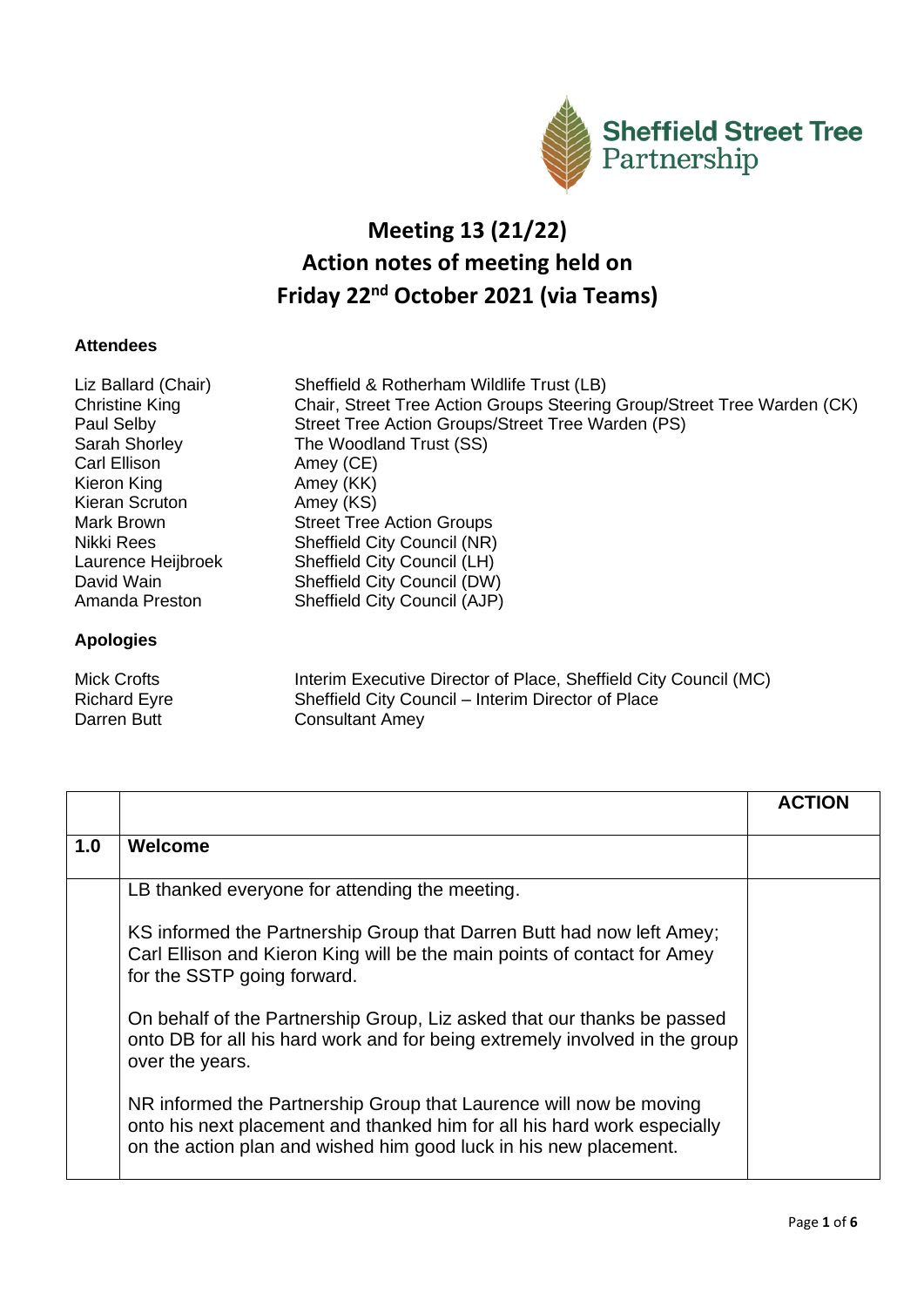|     |                                                                                                                                                                                                                                                                                                                                                                                                                                                                                                                                                                    | <b>ACTION</b>          |
|-----|--------------------------------------------------------------------------------------------------------------------------------------------------------------------------------------------------------------------------------------------------------------------------------------------------------------------------------------------------------------------------------------------------------------------------------------------------------------------------------------------------------------------------------------------------------------------|------------------------|
|     | LH thanked the Partnership Group for having him and for giving him the<br>opportunity to do the research on collaborative partnership. He will<br>continue to see this through and will share with the group when finalised.<br>It's been a pleasure working with you all.                                                                                                                                                                                                                                                                                         |                        |
| 2.0 | <b>Notes of Last Meeting</b>                                                                                                                                                                                                                                                                                                                                                                                                                                                                                                                                       |                        |
|     | The Partnership agreed that the notes of the meeting on Friday 24 <sup>th</sup><br>September 2021 were a true record, and all agreed to adopt these. These<br>would be uploaded to the SRWT website.                                                                                                                                                                                                                                                                                                                                                               | <b>AJP</b>             |
| 3.0 | Actions/Updates & Decisions - Friday 24th September 2021                                                                                                                                                                                                                                                                                                                                                                                                                                                                                                           |                        |
| 3.1 | Update on CIP                                                                                                                                                                                                                                                                                                                                                                                                                                                                                                                                                      |                        |
|     | CK informed the Partnership Group that work had been done on this, but<br>further work was needed. PS had commented and DW confirmed that<br>Paul's comments had been incorporated into the programme.                                                                                                                                                                                                                                                                                                                                                             |                        |
|     | Actions:<br>CK to send DW information today.<br>DW agreed to put the live document and Amey's options on the website<br>as working progress by 5 <sup>th</sup> November 2021.                                                                                                                                                                                                                                                                                                                                                                                      | <b>CK</b><br><b>DW</b> |
| 3.2 | Appendix 5 process review – consultation map online                                                                                                                                                                                                                                                                                                                                                                                                                                                                                                                |                        |
|     | DW informed the Partnership Group that this had been completed and<br>would be going live today.                                                                                                                                                                                                                                                                                                                                                                                                                                                                   |                        |
|     | On behalf of the Partnership Group, LB thanked DW for this.                                                                                                                                                                                                                                                                                                                                                                                                                                                                                                        |                        |
| 3.3 | Walk through for Darnall                                                                                                                                                                                                                                                                                                                                                                                                                                                                                                                                           |                        |
|     | CK to contact Marie Birks to arrange this.                                                                                                                                                                                                                                                                                                                                                                                                                                                                                                                         | <b>CK</b>              |
| 3.4 | Connecting Sheffield technical update                                                                                                                                                                                                                                                                                                                                                                                                                                                                                                                              |                        |
|     | Agreed for this to be placed on the Action Plan for March 2022.                                                                                                                                                                                                                                                                                                                                                                                                                                                                                                    | <b>NR</b>              |
| 4.0 | Delivery with reference to Action Plan                                                                                                                                                                                                                                                                                                                                                                                                                                                                                                                             |                        |
| 4.1 | <u>Outcome 1 – 1.1 - Work towards an Independent accreditation of</u>                                                                                                                                                                                                                                                                                                                                                                                                                                                                                              |                        |
|     | <b>Street Trees</b><br>NR explained that the consultation process had opened and will close on<br>the 17 <sup>th</sup> November 2021. NR and DW had met with Rob Shaw and Matt<br>Taylor, who will be carrying out the independent audit, which will take<br>place on 25 <sup>th</sup> and 26 <sup>th</sup> November. Matt Taylor is going to support us in the<br>run up to the audit and further meetings are scheduled regarding this. The<br>auditors have requested a meeting with the partnership as part of the<br>audit process, which Nikki will arrange. | <b>NR</b>              |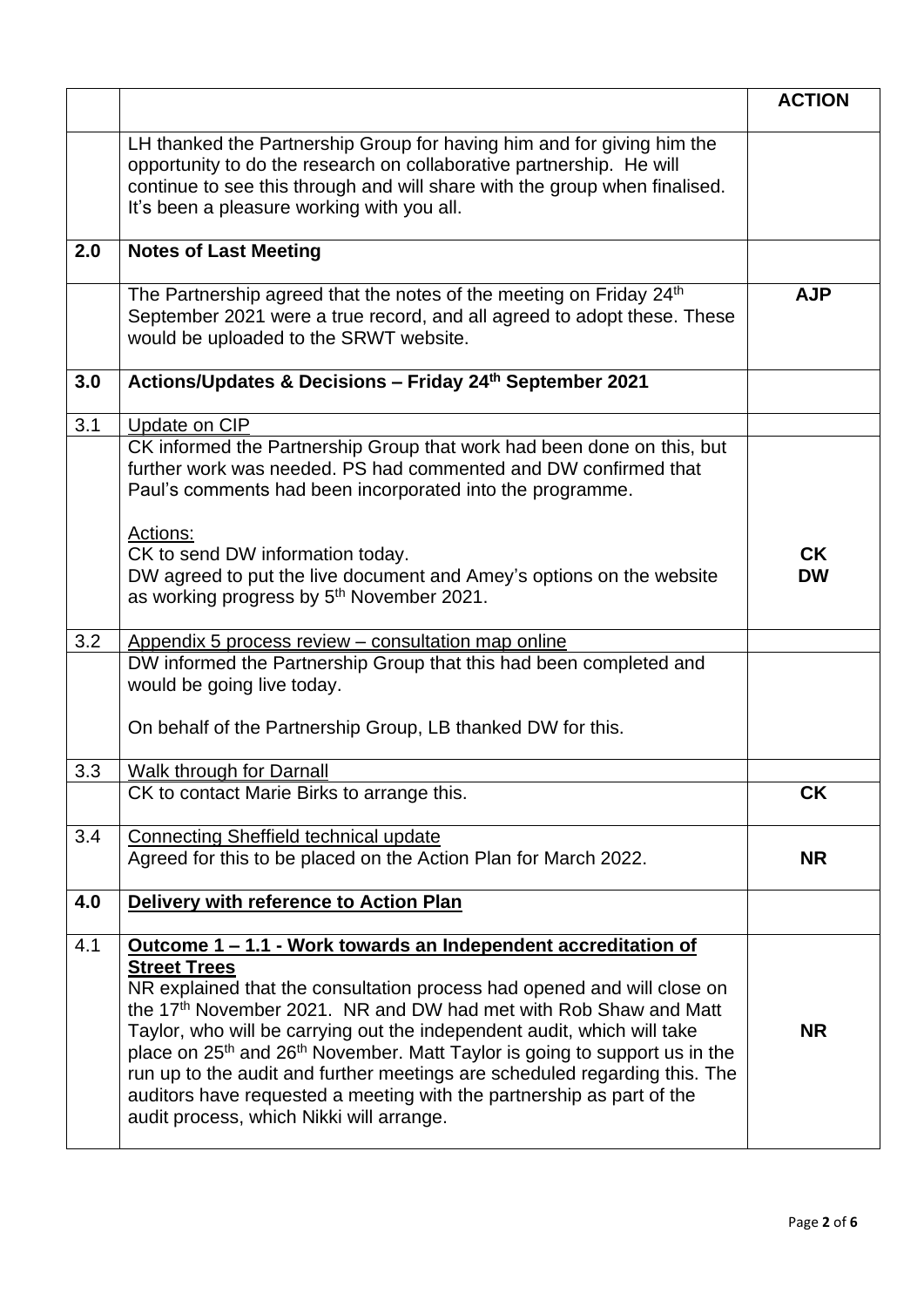|     |                                                                                                                                                                                                                                                                                                                                                                                                                                                                                                                                                                                                                                                                                                                                                            | <b>ACTION</b>                         |
|-----|------------------------------------------------------------------------------------------------------------------------------------------------------------------------------------------------------------------------------------------------------------------------------------------------------------------------------------------------------------------------------------------------------------------------------------------------------------------------------------------------------------------------------------------------------------------------------------------------------------------------------------------------------------------------------------------------------------------------------------------------------------|---------------------------------------|
| 4.2 | <u><b>Outcome 1 – 1.1 – Promote and have oversight of the City's</b></u><br>approach to street treet management<br>NR updated the Partnership Group that the Guidance for Street Trees had<br>now been agreed. The final version of the document has been sent to<br>Anna Pethen for design - this included two small revisions to the<br>document - one to clarify the position regarding the legality of people<br>pruning highway trees & a small revision to the Street Tree Inspection<br>section. Nikki said that if anyone wanted to see these changes to let NR<br>know.<br>Anna had started the design work and will be sending through a draft to<br>NR soon. Apologies for missing deadline, however the designed version<br>looks much better. |                                       |
|     | Actions:<br>1. Cassie Stewart is due to share the Press release regarding this<br>soon;<br>2. NR will share the Guidance for Street Trees final designed<br>document as soon as it is available, and this will also be uploaded<br>to the website.                                                                                                                                                                                                                                                                                                                                                                                                                                                                                                         | $\mathsf{CS}\phantom{0}$<br><b>NR</b> |
| 4.3 | <u><b>Outcome 1 – 1.3 – Review decision making process for managing</b></u><br><b>Sheffield Street Trees</b><br>DW informed the Partnership Group that a number of street tree<br>consultations would be going live soon - consultation outcomes will be<br>brought back to this Group.<br>On behalf of the Partnership Group, LB thanked DW and PS for this work.                                                                                                                                                                                                                                                                                                                                                                                         | <b>DW</b>                             |
| 4.4 | <u> Outcome 1 – 1.7 – Tree Map</u><br>This item be deferred to the next meeting.<br>However, DW and KK had met to discuss this and felt that Tree Plotter<br>meets all our needs.<br>CK asked if this would be available to the Tree Wardens? DW replied<br>that yes - that is the intention.                                                                                                                                                                                                                                                                                                                                                                                                                                                              | <b>AJP</b>                            |
| 4.5 | <u><b>Outcome 1 – 1.9 – Application for Tree Cities of the World</b></u><br>recognition<br>SS reported that the deadline for the application is 31 <sup>st</sup> January 2022, and<br>the process is simple. NR is looking at what work has been done<br>previously by Karen/Laurence.<br>SS and NR to schedule a meeting to discuss this further.                                                                                                                                                                                                                                                                                                                                                                                                         | <b>NR/SS</b>                          |
| 5.0 | <u><b>Outcome 5 - 5.2 - Bio-diversity Action Plan</b></u><br>KS informed the Partnership Group that the above plan was last updated<br>in 2019 and confirmed that he was aiming for an update to the document<br>by the end of December.                                                                                                                                                                                                                                                                                                                                                                                                                                                                                                                   | <b>DW</b>                             |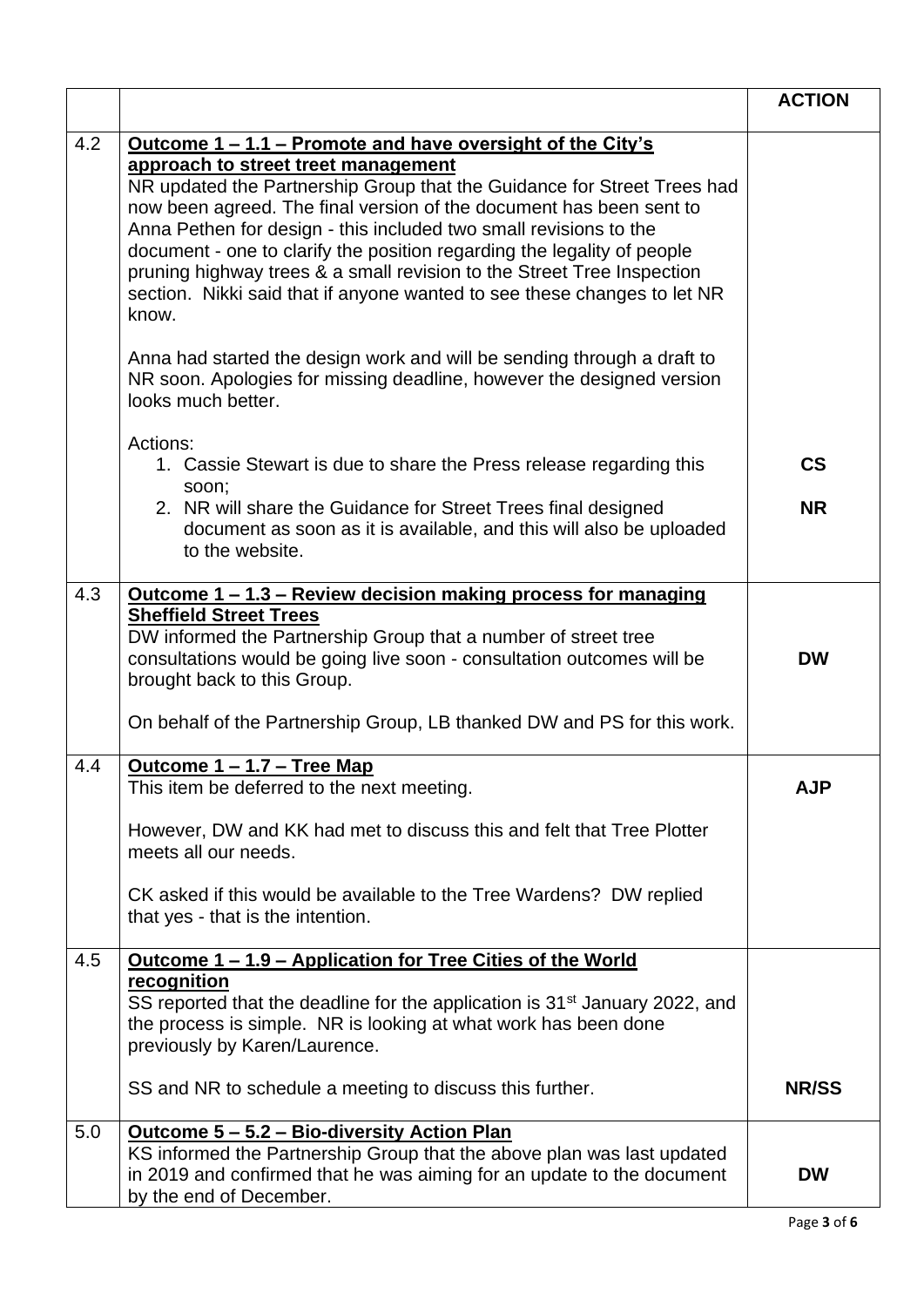|            |                                                                                                                                                                                                                                                                                                                                                                                                                                                                                                                                                                               | <b>ACTION</b> |
|------------|-------------------------------------------------------------------------------------------------------------------------------------------------------------------------------------------------------------------------------------------------------------------------------------------------------------------------------------------------------------------------------------------------------------------------------------------------------------------------------------------------------------------------------------------------------------------------------|---------------|
|            | It was agreed that the Partnership Group could be involved, reviewing the<br>draft version and contributing to it. However DW did also flag that SCC<br>have review processes to go through. Amey are aiming to have this to<br>SCC by 1st December and DW would be in touch with the partnership<br>about this in the first week of December.                                                                                                                                                                                                                                |               |
| 6.0<br>6.1 | <u><b>Outcome 6 – 6.1 – Sheffield Street Tree Partnership Strategy</b></u><br><b>Appointment of Chair</b>                                                                                                                                                                                                                                                                                                                                                                                                                                                                     |               |
|            | LB informed the Partnership Group that she had approached a potential<br>replacement for the Chair of this group from Urban Wilding, a landscape<br>architecture business based in Leeds. Unfortunately, this person wouldn't<br>be able to start until February 2022 and LB confirmed that she would be<br>happy to remain the Chair until this date and facilitate a full handover. LB<br>said that she had asked him if he had a profile that he could share with<br>the group. The group were very positive about this development and<br>wanted to explore this further. | <b>LB</b>     |
|            | Action<br>It was agreed for LB to invite the potential new Chair to the December<br>meeting and if anyone wanted to meet him individually afterwards then<br>they could arrange that.                                                                                                                                                                                                                                                                                                                                                                                         | <b>LB</b>     |
| 6.2        | <u><b>Outcome 6 - 6.2 - Additional Street Tree planting funds</b></u><br>DW updated the Partnership Group that they were still looking at 1 licence<br>instead of multiple licences. Using a Section 96 license now seems like<br>the most viable route. Liz confirmed that she was still happy for SRWT to<br>be the license holder., Amey had not progressed but might be legally<br>obliged to charge VAT. Lots of conversations are being held with finance<br>to seek clarification on the VAT.                                                                          |               |
|            | KS confirmed that Amey couldn't move on the price but happy to review in<br>the future. The Partnership agreed that a review of the fees should be<br>added to the forward plan for October 2022.                                                                                                                                                                                                                                                                                                                                                                             | <b>NR</b>     |
| 6.3        | Outcome 6 - 6.3 - Tree Wardens Scheme for Sheffield<br>SS had met with the tree wardens and confirmed that she was happy to<br>act as link between the tree wardens and SSTP. However she still had<br>not had her induction training. Carl confirmed that induction and regular<br>training would be taking place.<br>KE will be arranging monthly tree warden meetings.<br>It was agreed that in future when we next recruit for tree wardens, this                                                                                                                         |               |
|            | should be a partnership approach.                                                                                                                                                                                                                                                                                                                                                                                                                                                                                                                                             |               |
| 7.0        | <u><b>Outcome - 8.1 - Monitoring and Reporting -review</b></u><br>LB had sent a draft copy to NR&CK and will be looked at in the New Year.                                                                                                                                                                                                                                                                                                                                                                                                                                    |               |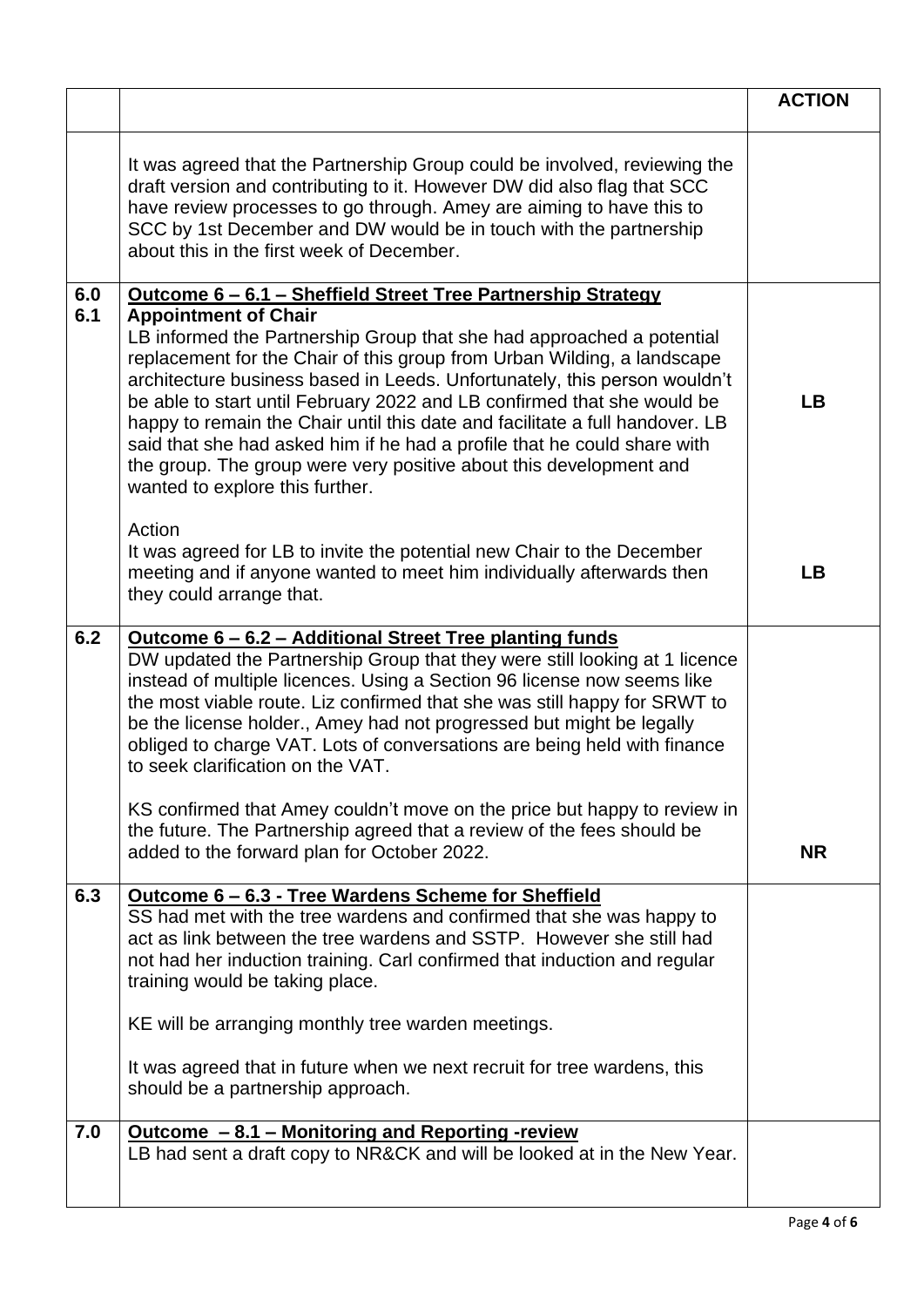|     |                                                                                                                                                                                                                                                                                                                                                                                                                                                                    | <b>ACTION</b> |
|-----|--------------------------------------------------------------------------------------------------------------------------------------------------------------------------------------------------------------------------------------------------------------------------------------------------------------------------------------------------------------------------------------------------------------------------------------------------------------------|---------------|
|     | NR informed all that Beth Allsop - a new National Graduate Management<br>Trainee will be working with Nikki and will be helping to support the SSTP,<br>in particular with managing the action plan. Beth will come to the next<br>meeting and will attend future meetings while she is in this placement.                                                                                                                                                         | <b>AJP</b>    |
|     | Actions<br>NR to set up meeting with CK and Beth to progress the key indicators<br>work.                                                                                                                                                                                                                                                                                                                                                                           | <b>NR</b>     |
| 8.0 | <b>Any other business</b>                                                                                                                                                                                                                                                                                                                                                                                                                                          |               |
| 8.1 | <b>Future Meeting - Third Party compensation</b><br>DW informed the Group that there are a number of outstanding claims<br>that need to be shared and discussed and suggested a separate meeting<br>be arranged.                                                                                                                                                                                                                                                   |               |
|     | LB suggested that we use the next meeting on 19th November to have a<br>single item agenda on Third Party Compensation. The Partnership Group<br>agreed, as both Amey and SCC feel that this needs a discussion ASAP                                                                                                                                                                                                                                               |               |
|     | This meeting is open to the whole partnership but not everyone is<br>required to attend.                                                                                                                                                                                                                                                                                                                                                                           |               |
|     | Nikki will send out a doodle poll to find a time on 25 <sup>th</sup> or 26 <sup>th</sup> November for<br>the November Action Plan meeting. This will also be the meeting that the<br>independent auditors will attend.                                                                                                                                                                                                                                             | <b>NR</b>     |
| 8.2 | Darnall Study<br>CK mentioned the Darnall Study, which Nicola Dempsey is involved in.<br>CK suggested that we have a specific agenda item about this after<br>Christmas and invite Nicola to the meeting. CK to follow up with Nicola<br>Dempsey.                                                                                                                                                                                                                  | СK            |
| 8.4 | Communications/Media<br>NR asked the Partnership Group if in future they would be happy for<br>quotes/press releases to contain a quote from the SSTP chair, rather than<br>from various individuals on the partnership. This would help to give a<br>united view on behalf of the whole partnership, rather than from individual<br>organisations. It was noted that there would usually also be a political<br>quote in the PR from the relevant Cabinet Member. |               |
|     | This was discussed. There was also a discussion about whether it would<br>benefit the communications of the group for Cassie to attend for part of<br>each SSTP meeting.                                                                                                                                                                                                                                                                                           |               |
|     | It was agreed that:<br>1. Cassie was welcome to attend SSTP meetings for the first 10<br>minutes to raise any issues relating to comms - if there isn't<br>anything to discuss then she need not attend                                                                                                                                                                                                                                                            | NR/AP         |